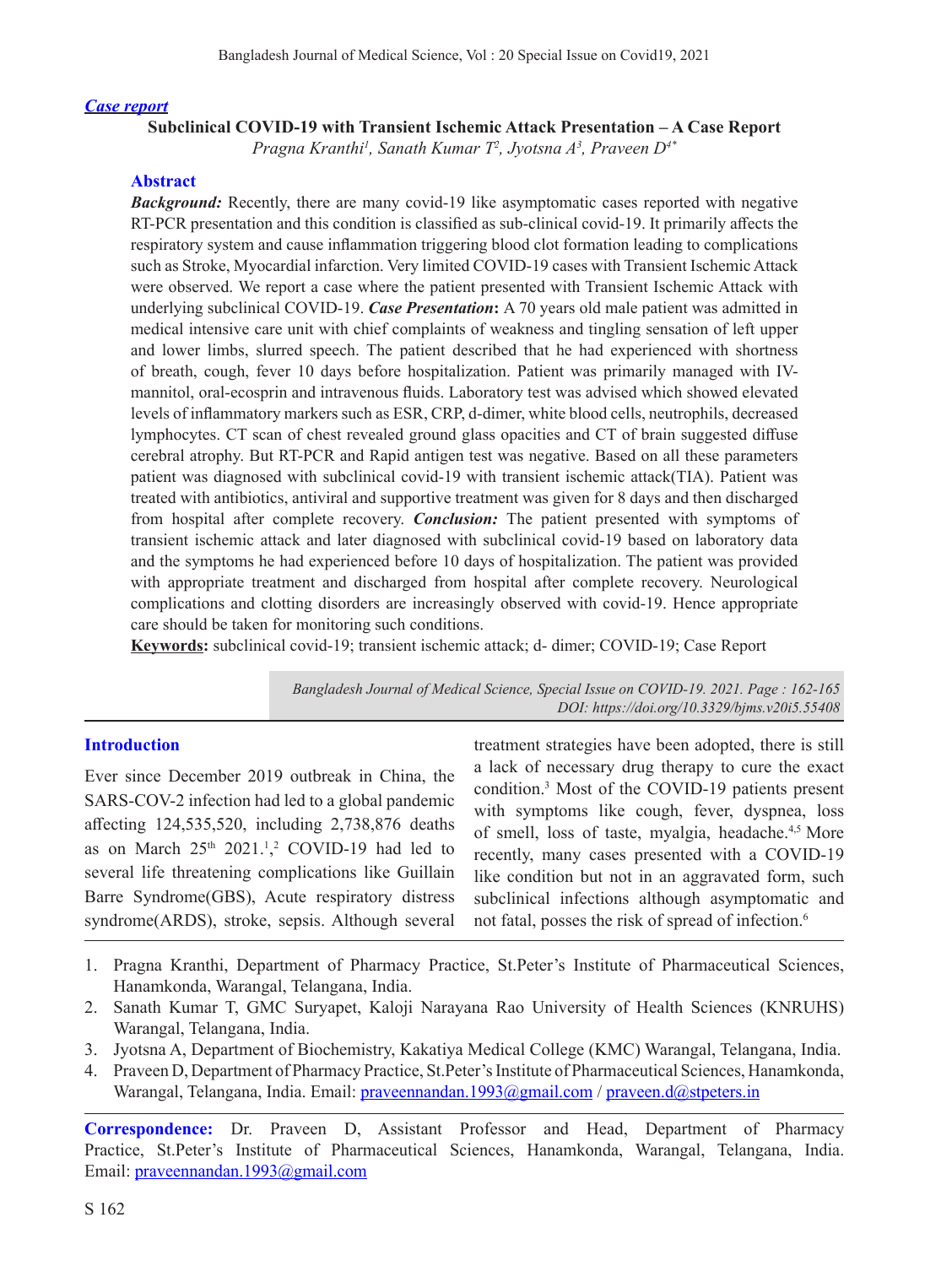It is postulated that SARS-COV-2 primarily affects the respiratory system. There are several reports that it could trigger clot formation. Such triggered clots may lead to the incidence of acute stroke.7,8 Transient ischemic attack is known as mini stroke, despite resolving within hours may lead to fatal outcomes such as Ischemic stroke if not treated on time. We report a similar case where the patient presented with Transient Ischemic Attack with underlying subclinical COVID-19.

## **Case Presentation**

A 70 years old male patient was admitted in medical intensive care unit with chief complaints of weakness and tingling sensation of left upper and lower limb, slurred speech and the patient was provisionally managed with IV-Mannitol, IV-piracetam, IVpantoprazole, oral-Ecosprin(aspirin), oralatorvastatin, IV-optineuron (multivitamins). The Patient is a known case of diabetes and hypertension since 5 years and on regular medication. The patient had also reported that he had shortness of breath, cough, fever 10 days before the present hospitalization. Observing the symptoms of the Patient, laboratory tests such as Rapid antigen test, Reverse Transcription Polymerase Chain Reaction(RT-PCR), Computed Tomography(CT) of brain, High Resolution Computed Tomography(HRCT) of chest, complete blood picture, urine analysis, Renal functional tests, ultrasound of abdomen, lipid profile and Progen test were performed on day 1. Rapid antigen test and

RT-PCR was negative. The abnormalities include increased random blood sugar 201mg/dL(normal -60-160mg/dL). CT scan of brain showed impression of diffuse cerebral atrophy, HRCT of chest had impression of fibroatelectatic lesions in right upper lobes with CORADS (coronaviruses reporting and data system) score of 2(fig1). Increased levels of WBC – 25000cells/cumm(normal range–4000cells/ cumm-11000cells/cumm),increased neutrophils – 23000mm3(normal- 2500mm3 -8000mm3), decreased lymphocytes count -1000cmm(normal -1500mm3 to 4000mm3), increased level of ESR 30mm/1st hour were observed. Urine analysis showed increased pus cells, epithelial cells, red blood cells. Renal function test had abnormalities of increased urea 61mg/dL(normal – 10-50mg/dL), increased serum creatinine 2.1mg/dL (normal range 0.5-1.5mg/ dL). Lipid profile had increased triglyceride levels of 238mg/dL (normal-upto 150mg/dL). Ultrasound of abdomen showed impression of bilateral grade 1 renal parenchymal changes and a positive progen test. On day one the Temperature- 98.6°F, pulse -96b/min, blood pressure 100/90mmHg, SpO2 – 97%. Based on physical examination and diagnostic reports the patient was provisionally diagnosed with Transient ischemic attack and lower respiratory tract infection with acute kidney injury

Treatment on day one –IV- piperacillin and tazobactum, IV- doxycycline, oral- nefrosave ,oralparacetamol, subcutaneous- human actrapid and Intravenous fluids.

| <b>Vitals</b>         | Day 1          | Day 2          | Day 3                 | Day 4                | Day 5                | Day 6                | Day 7          | Day 8          |
|-----------------------|----------------|----------------|-----------------------|----------------------|----------------------|----------------------|----------------|----------------|
| <b>Temperature</b>    | $98.6^\circ$ F | $103^{\circ}F$ | $100^{\circ}$ F       | 98.5°F               | $98.5$ °F            | $97.5$ °F            | $97.5$ °F      | 97°F           |
| Pulse                 | 96/min         | 127b/min       | 110 <sub>b</sub> /min | 90 <sub>b</sub> /min | 85 <sub>b</sub> /min | 85 <sub>b</sub> /min | 83b/min        | 80b/min        |
| <b>Blood pressure</b> | 100/90<br>mmHg | 150/90<br>mmHg | 150/90<br>mmHg        | 140/90<br>mmHg       | 130/70<br>mmHg       | 130/80<br>mmHg       | 130/80<br>mmHg | 130/80<br>mmHg |
| SpO2                  | 97%            | 94%            | 95%                   | 97%                  | 98%                  | 98%                  | 98%            | 98%            |

**Table 1: vitals of the patient during the course of hospital admission.**

**On day 2**: the vitals increased as shown in table 1. The patient presented with symptoms of cough and difficulty in breathing. d-dimer, LDH, c-reactive protein tests were performed which showed abnormalities like increased d-dimer-2100ng/ mL(normal less than 500ng/mL), crp(c-reactive protein)- greater than 16.0mg/dL(normal -less than 0.5mg/dL). Based on these reports the patient was

diagnosed with subclinical COVID-19 for evaluation, transient ischemic attack with acute kidney injury. Then the antiviral therapy was initiated which include IV-Remedesivir 100mg in 100ml NS, oral-Ivermectin 12mg, oral-oseltamavir 75mg once a day for 5days along with these Neb- duolin and budecort, IV-fervidol, oral- pulmoclear(acebrophylline and acetylcystine) was prescribed for difficulty in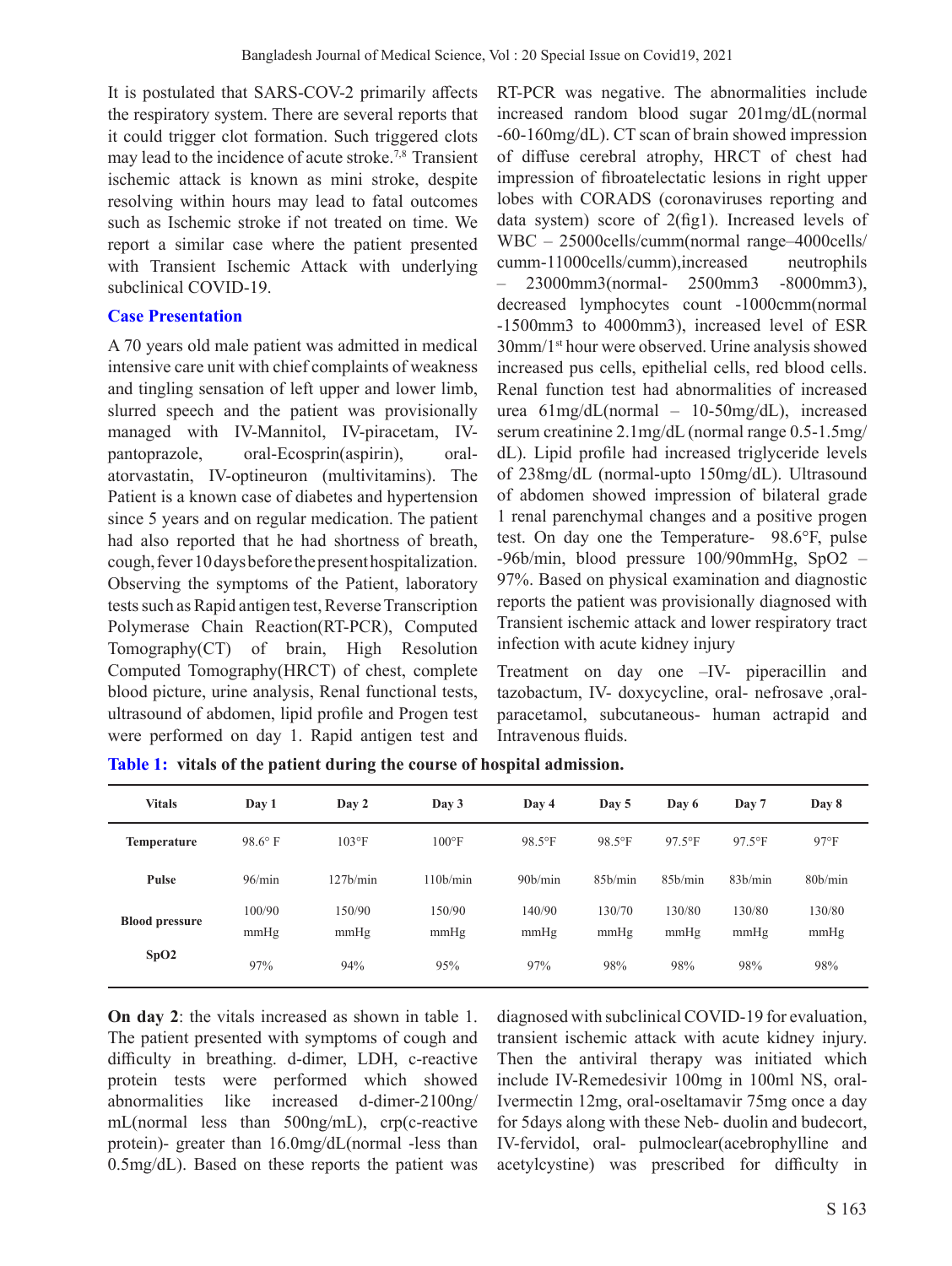breathing, cough and fever and oral- cilinidipine 10mg to treat increased bp,IV- mannitol was stopped.

**On day 3** the vitals increased than normal as shown in table 1 same treatment was continued. Complete blood picture was done which has WBC -10500cells/cumm, neutrophil count is increased 9450mm3, lymphocyte count decreased- 650mm3. Renal function test showed urea 54mg/dL and serum creatinine- 1.7 mg/dL

On day 4 the vitals are reduced as shown in table 1. Difficulty in breathing, cough was reduced. Same treatment was continued. On day 5 vitals returned to normal as shown in table 1. Renal function test showed urea- 48mg/dl, serum creatinine- 1.5mg/dl. Urine culture and sensitivity test reported sterile. On day 6 vitals returned to normal as shown in table 1. On day 7 vitals returned to normal as shown in table 1.On day 8 all vitals were normal. Patient was able to walk, speak and reduced shortness of breath, cough and discharged from the hospital.

# **Conclusion**

The patient presented with transient ischemic attack and when enquired about his overall health status, the patient revealed that he suffered with shortness of breath, cough, fever 10 days before hospitalization. Then the patient was advised for lab tests based on those lab reports it is hypothesized that the patient would have developed COVID-19 initially which could have triggered thrombosis leading to transient ischemic attack and now patient might be in post acute inflammatory condition-2nd illness period in which the laboratory data showed increased WBC, neutrophils, ESR, CRP, d-dimer. decreased lypmphocyte count and fibroatelectatic lessions found in HRCT of chest and increased vitals (fever, pulse), decreased saturation but rapid antigen and

RT-PCR was negative. Based on all these parameters patient was diagonised with the condition as subclinical COVID-19 for evaluation and the patient condition was managed with antibiotics, antivirals, and supportive treatment was given after 8 days patient was fully recovered and discharged from the hospital.

Neurological complications and clotting disorders are increasingly observed with COVID-19. Hence appropriate care should be taken for monitoring such conditions.

# **Acknowledgments:**

The authors are thankful to St Peter's Institute of Pharmaceutical Sciences, Hanamkonda and Rohini Superspeciality hospital, Hanamkonda, Telangana, India for their support and facilities.

# **Source of fund: (if any). Nil**

**Conflict of interest:** The authors declare that there is no conflicts of interests among them.

**Ethical clearence:** The study participant (Patient) was informed and a written informed consent for their willingness to publish the data was obtained.

## **Authors's contribution:**

**Data gathering and idea owner of this study:**  Pragna Kranthi, Sanath Kumar T, Jyotsna A, Praveen D

**Study design:** Pragna Kranthi, Sanath Kumar T, Jyotsna A, Praveen D

**Data gathering:** Pragna Kranthi, Sanath Kumar T

**Writing and submitting manuscript:** Pragna Kranthi, Sanath Kumar T, Jyotsna A, Praveen D

**Editing and approval of final draft:** Sanath Kumar T, Jyotsna A, Praveen D



**Fig 1: HRCT of Chest** HRCT of chest revealed fibroatelectatic lesions in right upper lobes. CORADS II